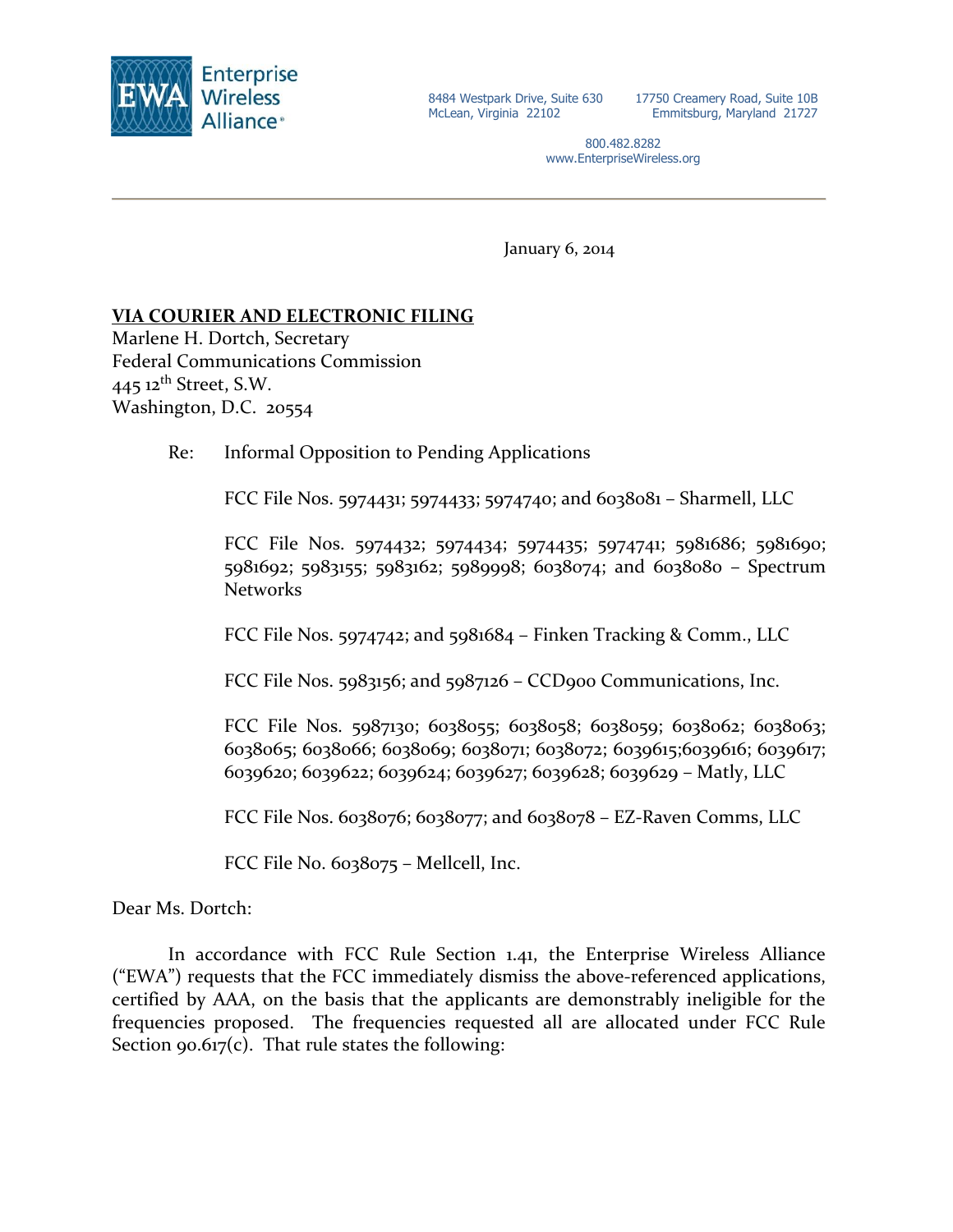The channels listed in Table 3 are available to applicants eligible in the Industrial/Business Pool of [subpart C](http://telecomlaw.bna.com/terc/display/link_res.adp?fedfid=18137003&fname=cfr_47_90_spc&vname=comrgeref100) of this part but exclude Special Mobilized Radio Systems as defined in [§90.603\(c\).](http://telecomlaw.bna.com/terc/display/link_res.adp?fedfid=18137003&fname=cfr_47_90_603_c_&vname=comrgeref100) These frequencies are available in non-border areas. **Specialized Mobile Radio (SMR) systems will not be authorized on these frequencies**. 1

Although these applications specify a YU, trunked Business Radio Service, code, their responses to Question 41 on the Form 601 and to Question 2 on Schedule H make it clear that they intend to provide a commercial service, a service labeled SMR in the 900 MHz band. The applicants identify their regulatory status in Question 41 as "noncommon carrier," that is a non-interconnected provider of commercial service, rather than "private, internal communications," which would be correct for Industrial/Business eligible entities. This status is confirmed in their eligibility statements on Schedule H, in which they assert that the spectrum will be used to "provide wireless services to Part 90 eligibles," the very definition of an SMR, rather than to meet private internal communications requirements.

Finally, please note that the application for file number 5974434 does not comply with the Rule Section 90.621(b) short-spacing requirement vis-à-vis a license held by Duke Energy Business, call sign WPZP764. For these reasons, EWA requests that the FCC dismiss these applications as ineligible for the requested frequencies<sup>2</sup>.

> Respectfully submitted,  $\mathcal{F}$ au le B. Con  $h$ President/CEO

MEC:

 $\overline{a}$ 

cc: Dr. Gary J Friedland, Sharmell, LLC, Carole L Downs, Spectrum Networks Walter M. Finken, DMD, Finken Tracking & Communications, LLC Dr. Daniel Ciechanowski, CCD900 Communications, Inc. David A Mellish, Matly, LLC Armando Nevarez, EZ-Raven Comms, LLC Dr. David J. Mellish, Mellcell, Inc. Mr. Richard Lorenz, AAA Terry Fishel, WTB, FCC Roger Noel, WTB, FCC Scot Stone, WTB, FCC

 $147$  C.F.R. §90.617(c) (emphasis added).

<sup>&</sup>lt;sup>2</sup> The FCC may also wish to investigate party of interest issues, as the control point locations for all of these applications are identical.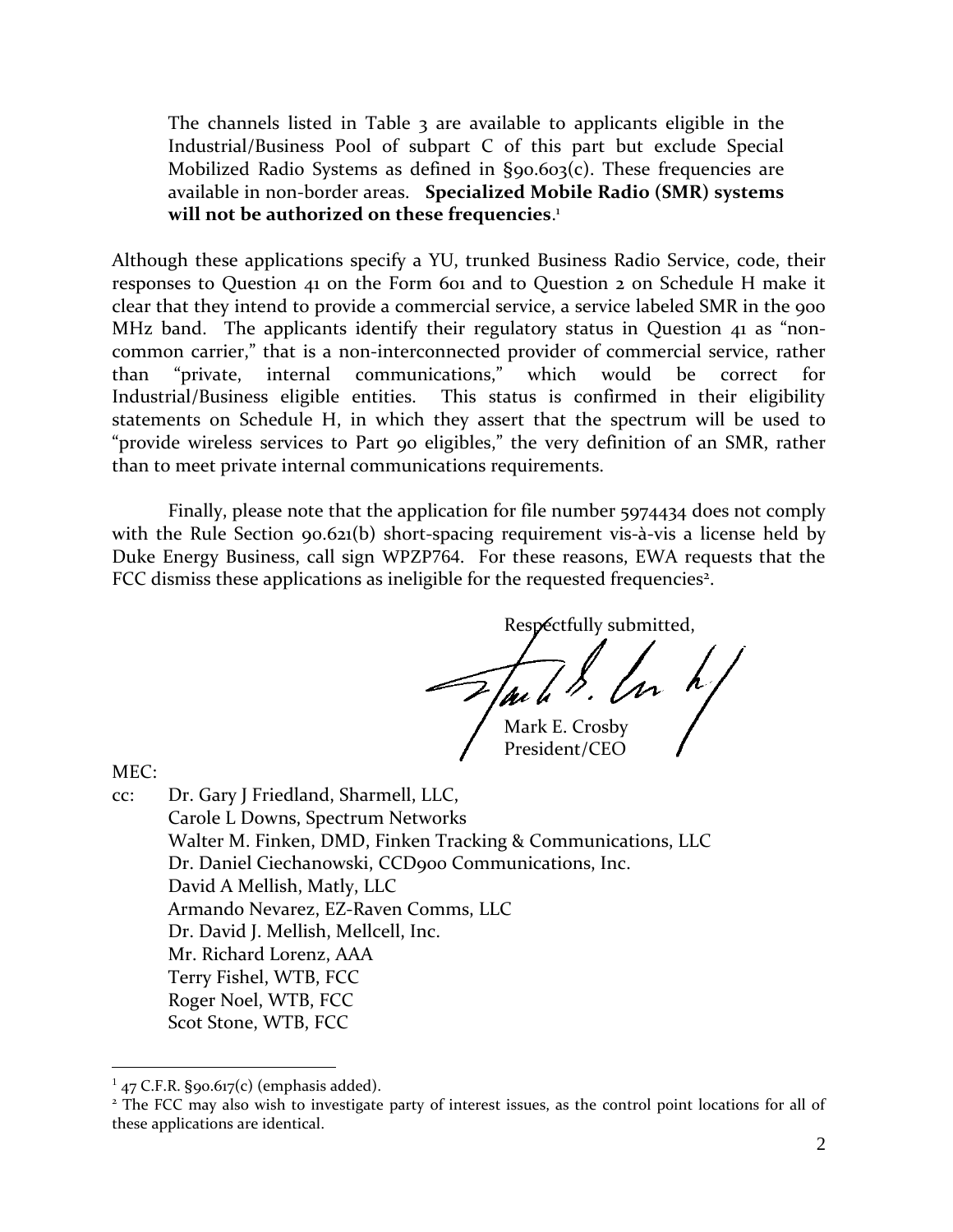# **Non-docketed Pleadings**

## **D** Print Page 2Help

# **Confirmation**

Thank you for your submission. Please make a note of your confirmation number: 15691.

The following information was submitted with this Pleading:

## **Type of Pleading**

Opposition

#### **Dates**

<u> De la construcción de la construcción de la construcción de la construcción de la construcción de la construcción de la construcción de la construcción de la construcción de la construcción de la construcción de la const</u>

<u> Alexandria (Alexandria (Alexandria (Alexandria (Alexandria (Alexandria (Alexandria (Alexandria (Alexandria (</u>

Entered Date: 01/06/2014

### **Filer Information**

Crosby, Mark E Enterprise Wireless Alliance 8484 Westpark Dr., Ste. 630 McLean, VA 22102 (800)482-8282 mark.crosby@enterprisewireless.org

## **Contact Information**

<u> Karl Germany (Karl Germany Star)</u>

## File Number(s)/Call Sign(s)

<u> Evangelin i Samuel Santa Santa Santa Santa Santa Santa Santa Santa Santa Santa Santa Santa Santa Santa Santa San</u>

| 0005974431 | File Number |
|------------|-------------|
| 0005974432 | File Number |
| 0005974433 | File Number |
| 0005974434 | File Number |
| 0005974435 | File Number |
| 0005974740 | File Number |
| 0005974741 | File Number |
| 0005974742 | File Number |
| 0005981684 | File Number |
| 0005981686 | File Number |
| 0005981690 | File Number |
| 0005981692 | File Number |
| 0005983155 | File Number |
| 0005983156 | File Number |
| 0005983162 | File Number |